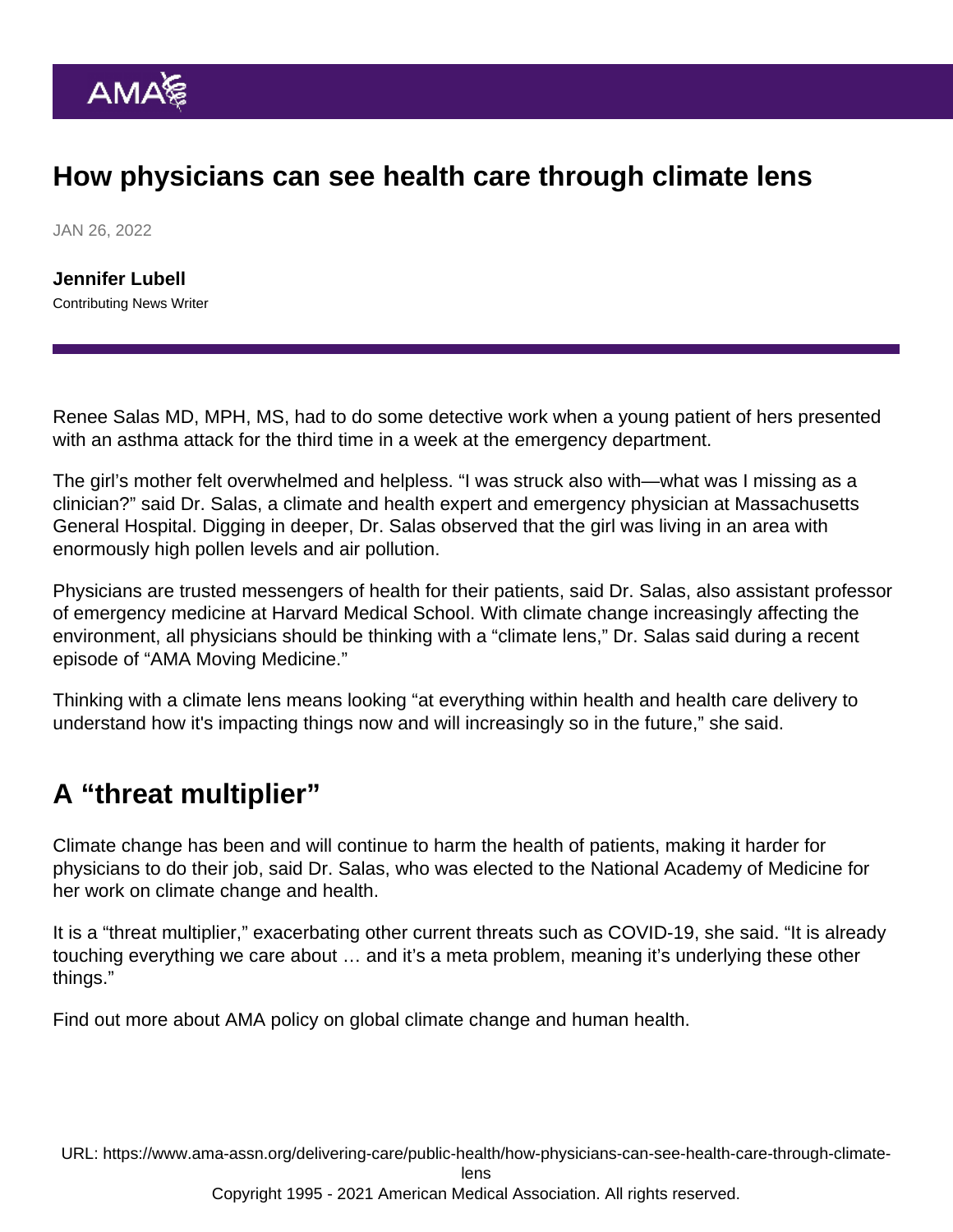# Direct, indirect impacts

Addressing climate change factors is a prescription for improving health. From wildfires to pollen to COVID-19, climate change affects health through direct and indirect avenues, said Dr. Salas.

Direct impacts are what you see in the headlines about extreme weather events and wildfires. "The Pacific Northwest heat wave, which happened in June of 2021, was deemed to be virtually impossible without climate change. And it reached upwards of 116 degrees Fahrenheit in Portland, Oregon," she said. Subsequently, this led to a rise in emergency department visits.

Indirectly, climate change has made pollen season 50% longer, affecting people with allergies and asthma. "In addition," Dr. Salas noted, "there's food and water impact, vector-borne diseases, social factors like displacement."

Climate change also has caused health system disruptions, affecting access and cost and quality.

"And if we think about ways that it's impacting infrastructure or causing power outages or having implications in the supply chain, that is another big bucket that has significant implications," she added.

Learn why [physicians see climate change as a health emergency](https://www.ama-assn.org/delivering-care/public-health/why-physicians-see-climate-change-health-emergency).

## Adding climate change to clinical practice

As with so much else, climate change has an inequitable impact on patients' health due to structural factors. Physicians can incorporate this thinking into their practices, finding like-minded people and policymakers to get to root causes and effect change, she said.

Assess what geographic exposures are driving climate change where you live and start to add a "climate lens" to your triage, Dr. Salas advised physicians. One strategy would be to insert a flag in the EHR to potentially "identify when we should be looking for heat-related illness."

Learn how [Kaiser Permanente manages at the burning edge of climate change.](https://www.ama-assn.org/delivering-care/public-health/how-kaiser-permanente-manages-burning-edge-climate-change)

#### Medical education component

URL: [https://www.ama-assn.org/delivering-care/public-health/how-physicians-can-see-health-care-through-climate-](https://www.ama-assn.org/delivering-care/public-health/how-physicians-can-see-health-care-through-climate-lens)

[lens](https://www.ama-assn.org/delivering-care/public-health/how-physicians-can-see-health-care-through-climate-lens)